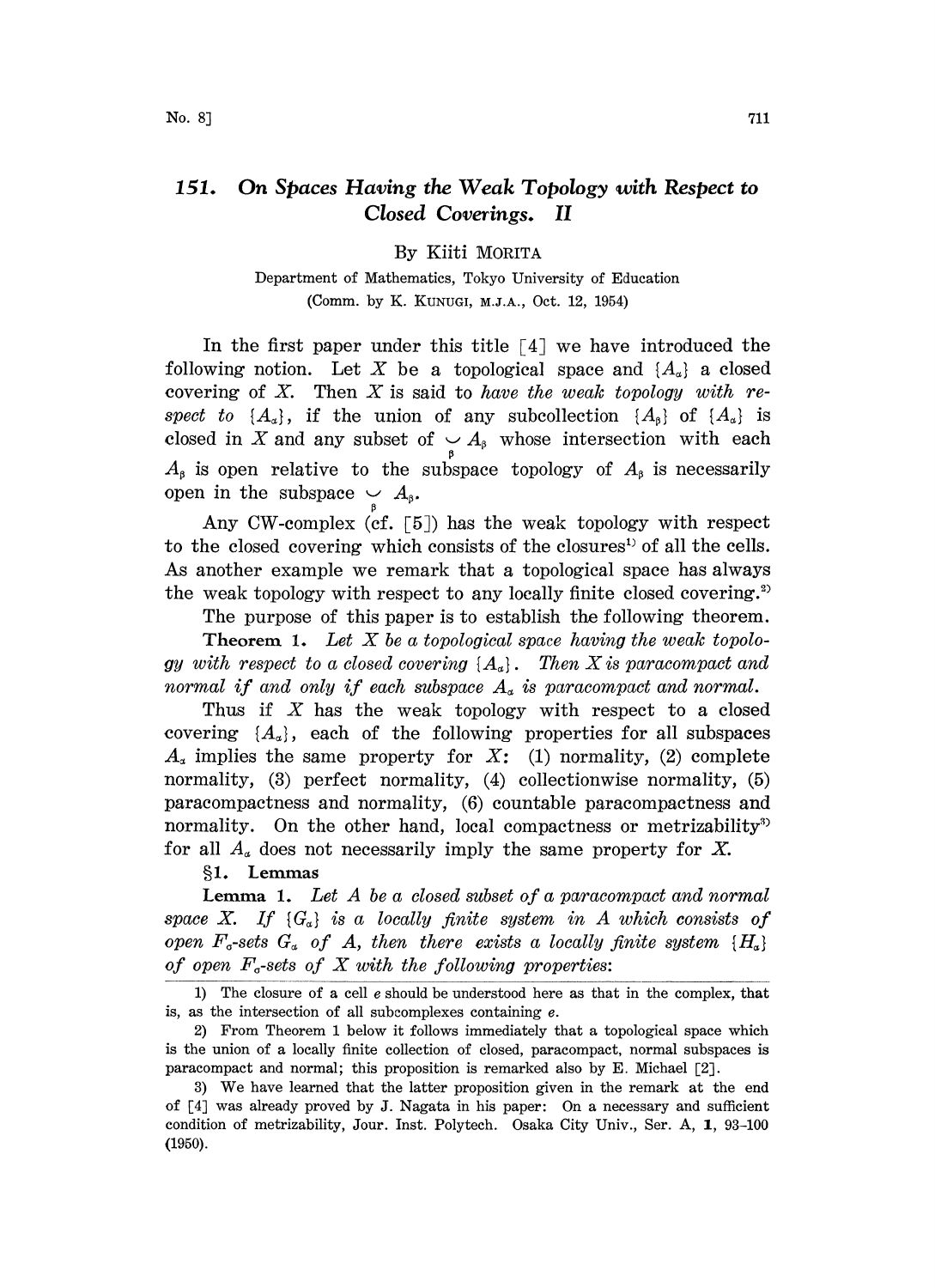712 K. MORITA [Vol. 30,

$$
(a) \t G_a = H_a \cap A \tfor each \t a,
$$

(b) 
$$
\{H_a\}
$$
 is similar to  $\{G_a\}$ ; i.e.  $\bigcap_{i=1}^r G_{a_i} = 0$  implies  $\bigcap_{i=1}^r H_{a_i} = 0$ .

*Proof.* By assumption for each  $\alpha$  there exists a countable collection of closed sets  $F_{\alpha n}$  of A (and hence of X) such that  $G_{\alpha} = \overline{G_{\alpha}}$  $F_{\alpha n}$ . Since X is paracompact and  $\{F_{\alpha 1}\}\$ is locally finite in X, by [3, Theorem 1.3] there exists a system  $\{H_{\alpha 1}\}\$  of open  $F_{\sigma}$ -sets of X such that

$$
(a_1) \tF_{\beta 1} \subset H_{a1}, \ \overline{H}_{a1} \subset (G_a \cup (X-A)) \cap V_a,
$$

$$
(b_1) \qquad \qquad {\overline{H}}_{a1} \text{ is similar to } {F}_{a1}.
$$

Here  $\{V_a\}$  is a locally finite system of open sets of X such that  $\overline{G}_a \subset V_a$  for each  $\alpha$ ; the existence of such a system  $\{V_a\}$  is assured by [3, Lemma in §3] since  $\{\overline{G}_\alpha\}$  is locally finite in X.

By induction we can construct successively systems  $\{H_{ai}\},\$  $i=2, 3, \ldots$  of open  $F_{\sigma}$ -sets of X such that

$$
(a_i) \t\t F_{\alpha i} \cup \overline{H}_{\alpha, i-1} \subset H_{\alpha i} , \quad \overline{H}_{\alpha i} \subset (G_{\alpha} \cup (X-A)) \cap V_{\alpha},
$$

 $(b_i)$   $\{\overline{H}_{at}\}\$ is similar to  $\{F_{ai} \setminus \overline{H}_{a,i-1}\}.$ 

Let us put

$$
H_a\mathbin{\stackrel{\infty}{=}} \bigcup_{i=1}^\infty H_{ai}.
$$

Then these  $H_a$  are open  $F_a$ -sets of X and satisfy (a). It is also obvious that  $\{H_a\}$  is locally finite in X. To prove (b), let

$$
{\displaystyle\bigcap_{i=1}^{r}}{G_{a}}_{i}{=}0.
$$

Then for any  $m \geq 1$  we have

$$
\bigcap_{\mathclap{\substack{i=1}}^r(F_{\sigma_i^{m}}\cup \overline{H}_{\sigma_i^{m-1}})=\bigcup_{\Delta}(\bigcap_{i\in \Delta}F_{\sigma_i^{m}}\cap (\bigcap_{i\in \Delta} \overline{H}_{\sigma_j^{m-1}}))\cup (\bigcap_{i=1}^r\overline{H}_{\sigma_i^{m-1}}),
$$

where  $\Delta$  ranges over non-empty subsets of  $\{1, 2, \ldots, r\}$ . Since

$$
\underset{i\in\Delta}{\curvearrowright}F_{a_im}\!\!\smallfrown\!\big(\underset{j\in\Delta}{\curvearrowright} \overrightarrow{H}_{a_i,m-1})\!\!\subset\!\underset{i=1}{\overset{r}{\curvearrowleft}}G_{c_i}\!\!=\!0,
$$

we see that

$$
\bigcap_{i=1}^r \, (F_{\sigma_i m} \smile \overline{H}_{a_i,{m-1}}) \! = \! \bigcap_{i=1}^r \overline{H}_{a_i,{m-1}}.
$$

By induction with respect to  $m$  we can easily verify by virtue of  $(b_m)$  that

$$
\bigcap_{i=1}^r \overline{H}_{a_i^m}=0, \quad \text{for every} \quad m\geq 1.
$$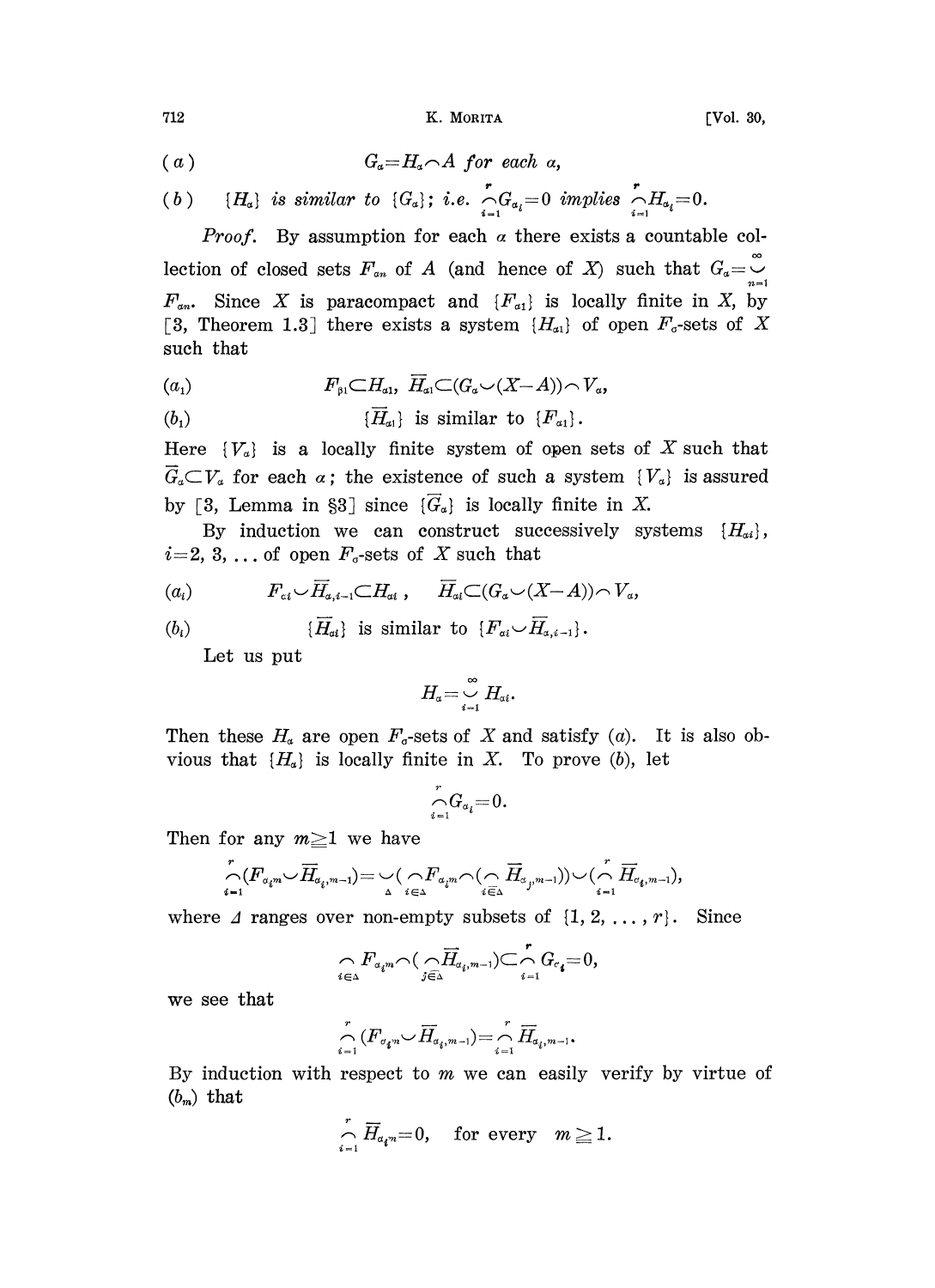Thus we have  $\bigcap_{i=1}^n H_{\lambda_i}=0$ . This proves (b).

**Remark.** From the above proof it is seen that if  $A$  is a closed set of a paracompact normal space X and  $\{G_{\alpha}\}\$ is a locally finite open covering of A, there exists a locally finite open covering  $\{H_a\}$ of X satisfying only  $(a)$ .<sup>4)</sup>

**Lemma 2.** Let  $\{A, B\}$  be a closed covering of a topological space X and  $\{U_a\}$  a locally finite system in A which consists of open  $F_c$ -sets  $U_a$  of A. If B is paracompact and normal, there exists a locally finite system  ${V<sub>a</sub>}$  of open  $F<sub>a</sub>$ -sets of X such that

$$
(a) \t\t U_a = V_a \cap A,
$$

(b)  ${V_\alpha}$  is similar to  ${U_\alpha}$ .

*Proof.* If we put  $G_a=U_a\cap B$ , then  $\{G_a\}$  is a locally finite system which consists of open  $F<sub>o</sub>$ -sets of  $A\cap B$ . Applying Lemma 1, we can find a locally finite system  $\{H_a\}$  such that  $H_a$  are open  $F_{\sigma}$ -sets of B and  $G_{\sigma}=H_{\sigma}\wedge A\wedge B$  for each  $\alpha$  and  $\{H_{\sigma}\}\$ is similar to  $\{G_a\}.$  Let us put

$$
V_a = U_a \cup H_a.
$$

Then these  $V_a$  are open  $F_a$ -sets of X since  $V_a \cap A = U_a$ ,  $V_a \cap B = H_a$ , and satisfy the conditions  $(a)$  and  $(b)$ .

2. Proof of Theorem 1. Since the "only if" part is obvious, we have only to prove the "if" part. Our proof is obtained from an elaboration of the method given in  $\lceil 4 \rceil$ .

Let  $X$  be a topological space having the weak topology with respect to a closed covering  $\{A_{\alpha}\}\$ . Let each  $A_{\alpha}$  be paracompact and normal. Then by [4, Theorem 2] X is normal. Hence it is sufficient to prove the paracompactness of X.

Let us assume that the set of indices  $\alpha$  consists of all ordinals less than a fixed ordinal  $\eta$ , and put for each  $\tau < \eta$ 

$$
P_{\tau} = \cup \{A_{\alpha} \mid a \leq \tau\}, \qquad Q_{\tau} = \cup \{A_{\alpha} \mid a < \tau\}.
$$

Let  $\mathfrak G$  be any open covering of X. We shall prove the existence of a locally finite refinement  $\mathfrak{B}$  of  $\mathfrak{G}$ . The construction of  $\mathfrak{B}$  will be performed by transfinite induction. For this purpose let us assume that for each  $\alpha$  less than  $\tau$  ( $\lt_{\eta}$ ) there exists a countable collection of locally finite open coverings

$$
\mathfrak{U}(a,\,i)\!=\!\{ \mathit{U}(\lambda,\,a,\,i)\ |\ \lambda\in\mathit{Q}(a,\,i)\},\,i\!=\!0,\,1,\,2,\,\ldots
$$

<sup>4)</sup> R. Arens has shown that a weaker assertion than this is essential for the validity of a generalization of Tietze's extension theorem. Cf. R. Arens: Extension of coverings, of pseudometrics, and of linear-space-valued mappings, Canadian Jour. Math., 5, 211-215 (1953).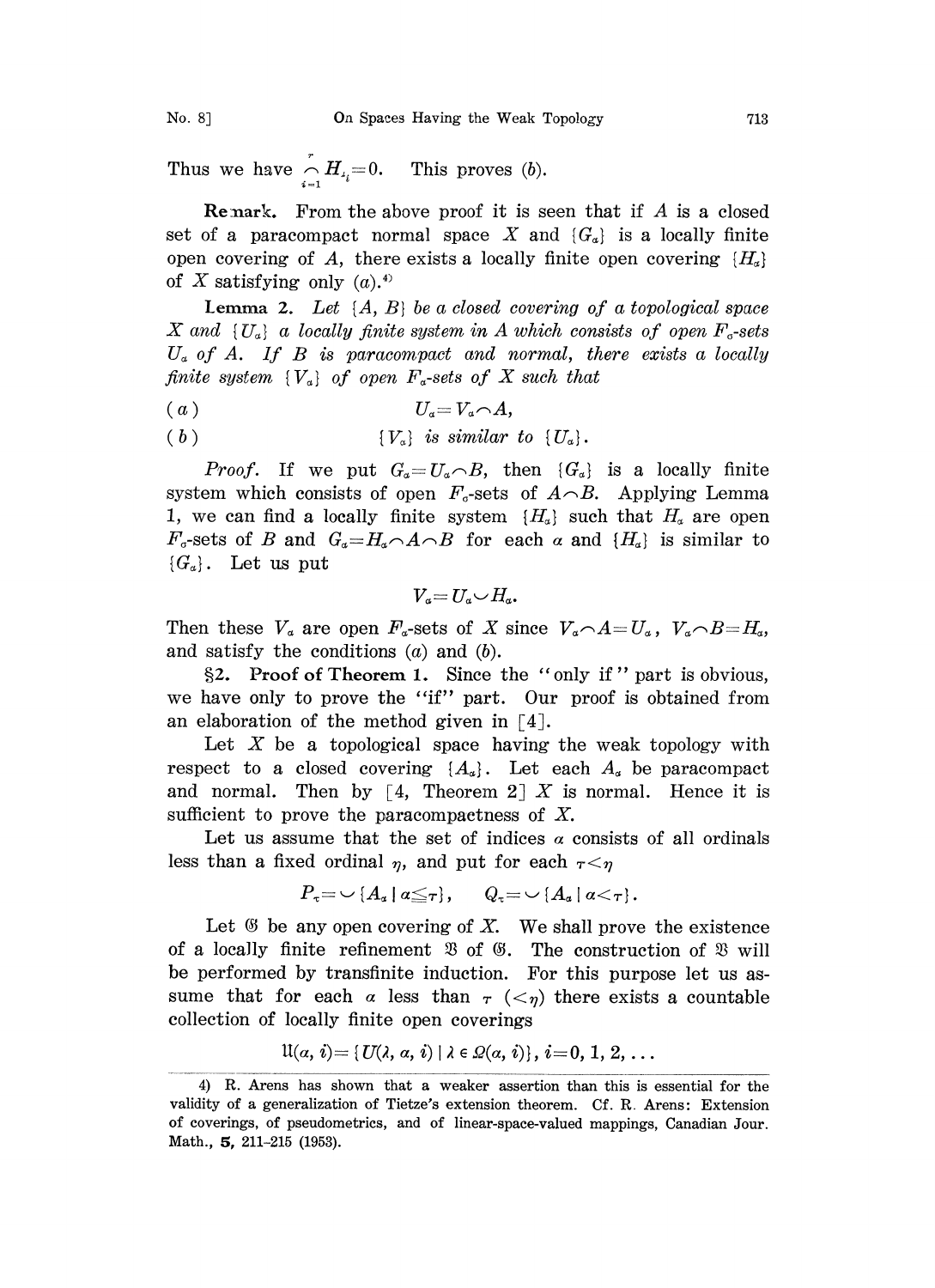- of  $P_{\alpha}$  with the following properties:
- $(a_{\alpha})$   $\mathfrak{U}(\alpha, 0)$  is a refinement of  $\mathfrak{G} \cap P_{\alpha} = \{G \cap P_{\alpha} \mid G \in \mathfrak{G}\}\$ :  $U(\lambda, \alpha, 0) \subset G(\lambda, \alpha) \in \mathfrak{G}.$
- $(b_4)$  In case  $\beta < a$  we have  $\Omega(\beta, i) \subset \Omega(a, i), i=0, 1, 2, \ldots$
- (c<sub>a</sub>) In case  $\beta < \alpha$  we have  $G(\lambda, \beta) = G(\lambda, \alpha)$  for  $\lambda \in \mathcal{Q}(\beta, 0)$ .
- $(d_a)$  There exists for each  $\lambda \in \Omega(a, i)$  a continuous mapping  $\varphi_{\lambda, a, i}$ of  $P_a$  into a closed unit interval  $I = \{t | 0 \le t \le 1\}$  such that

$$
U(\lambda, \alpha, i) = \{x \mid \varphi_{\lambda, \alpha, i}(x) > 0\}.
$$

 $(e_{\alpha})$  In case  $\beta < \alpha$  we have

$$
\varphi_{\lambda,\beta,i} = \varphi_{\lambda,a,i} \mid P_{\beta} \quad \text{for} \quad \lambda \in \Omega(\beta,i).
$$

 $(f_a)$  For any  $\lambda \in \Omega$   $(\alpha, i)$  the set

$$
\Gamma(\lambda,\, \alpha, \, i) \!=\! \{\mu \mid U(\lambda,\, \alpha, \, i) \! \frown \! U(\mu,\, \alpha, \, i \!-\!1) \! \neq \! 0, \, \mu \in \mathit{Q}(\alpha,\, i \!-\!1)\}
$$

is finite,  $i=1, 2, \ldots$ .

 $(g_a)$  In case  $\beta < \alpha$  we have

$$
\Gamma(\lambda, \beta, i) = \Gamma(\lambda, \alpha, i)
$$
 for  $\lambda \in \Omega(\beta, i)$ .

Let us put

( <sup>1</sup> ) t2,(i) [2(a, i) la <-},

( 2 )  $\Gamma_*(\lambda, i) = \bigcup \{ \Gamma(\lambda, \alpha, i) \mid \alpha < \tau \},$ 

(3)  $U_*(\lambda, i) = \cup \{U(\lambda, a, i) | a < \tau\},$ 

where  $\Gamma(\lambda, \alpha, i)$  and  $U(\lambda, \alpha, i)$  mean the empty set for  $\lambda \in \Omega_*(i)$  $-\Omega(a, i).$ 

Then by  $(g_a)$  we have  $\Gamma_*(\lambda, i) = \Gamma(\lambda, \alpha, i)$  for  $\lambda \in \Omega(\alpha, i)$  and  $\Gamma_*(\lambda, i)$ is finite. Since by  $(e_{\alpha})$ 

(4) 
$$
U_*(\lambda, i) \cap P_a = U(\lambda, a, i),
$$

 $U_*(\lambda, i)$  are open sets of  $Q_{\tau}$  by the property of weak topology.

For  $\lambda \in \mathcal{Q}_{*}(i)$ , the map  $\psi_{\lambda,i}: Q_{\tau} \to I$  defined by

 $\psi_{\lambda,i}(x) = \varphi_{\lambda,a,i}(x)$  for  $x \in P_a$ 

is single-valued and continuous by  $(e_a)$  and the property of weak topology of  $X$ , and

(5) 
$$
U_*(\lambda, i) = \{x \mid \psi_{\lambda, i}(x) > 0\}.
$$

From  $(2)$  and  $(3)$  it follows that

(6) 
$$
U_*(\lambda, i) \cap U_*(\mu, i-1) = 0
$$
 for  $\mu \in \Omega_*(i-1) - \Gamma_*(\lambda, i)$ ,

since in case  $\beta \leq \alpha$ ,  $U(\lambda, \beta, i) \sim U(\mu, \alpha, i-1) = U(\lambda, \alpha, i) \sim U(\mu, \beta, i-1) = 0.$ 

Therefore  $\{U_*(\lambda, i) \mid \lambda \in \Omega_*(i)\}$   $(i=0, 1, 2, ...)$  are locally finite open coverings of  $Q_{\tau}$ .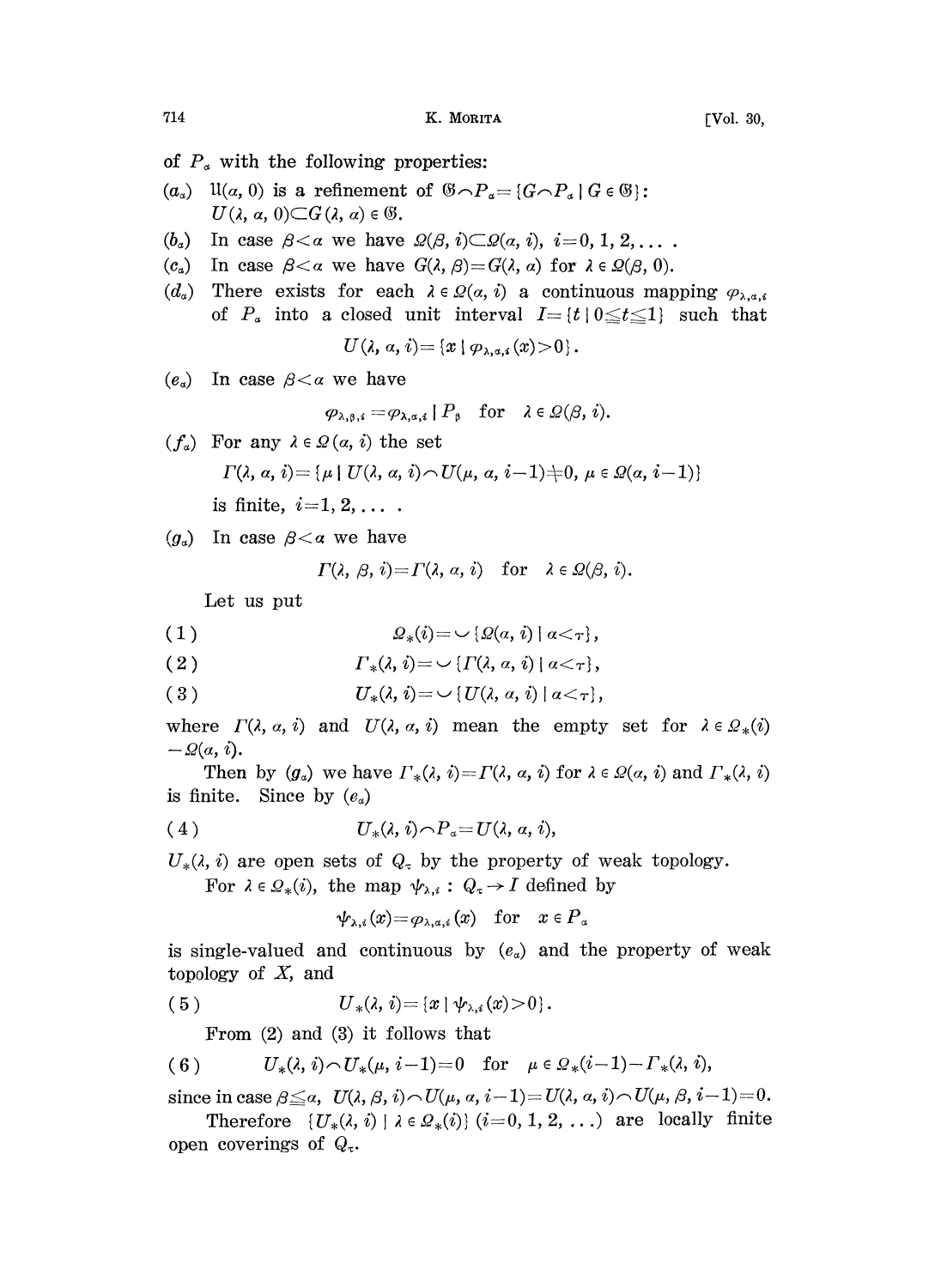Since  $A<sub>z</sub>$  is paracompact we can apply Lemma 2 to our case in view of (5); there exists a locally finite system  $\{L^{(i)}(\lambda, i), L^{(i)}(\mu, i+1)\}\$  $\lambda \in \Omega_*(i)$ ,  $\mu \in \Omega_*(i+1)$  of open sets of  $P_\tau$  which is similar to  $\{U_*(\lambda, i),\}$  $U_*(\mu, i+1) \mid \lambda \in \Omega_*(i), \mu \in \Omega_*(i+1)$  and satisfies

U.(, i)--L(\*(, i),,",Q, U.(,, i+ 1)--LC(/, i+ i)e.

We put

$$
H(\lambda, 0) = L^{(0)}(\lambda, 0) \cap G(\lambda),
$$
  

$$
H(\lambda, i) = L^{(i-1)}(\lambda, i) \cap L^{(i)}(\lambda, i), \quad i = 1, 2, \ldots,
$$

where  $G(\lambda)$  means  $G(\lambda, \alpha)$  (with a suitable  $\alpha$ ) in  $(\alpha_{\alpha})$  which is determined uniquely by  $(c_{\alpha})$ , and hence  $U_{*}(\lambda, i) \subset G(\lambda) \in \mathfrak{G}$ . Here we note hat

$$
(7) \tU_*(\lambda, i)=H(\lambda, i)\cap Q_\tau,
$$

(8) 
$$
\{H(\lambda, i), H(\mu, i+1) | \lambda, \mu\} \text{ is similar to}
$$

$$
\{U_*(\lambda, i), U_*(\mu, i+1) | \lambda, \mu\}.
$$

By the normality of  $P<sub>\tau</sub>$  we can construct a continuous mapping  $\varphi_{\lambda,\tau,0}: P_{\tau} \to I$  such that

$$
\varphi_{\lambda,\tau,0}\left(x\right)\!\!=\!\!\begin{cases}\!\psi_{\lambda,0}\left(x\right),&\text{for}\quad x\in Q_\tau,\\qquad \qquad 0\qquad,\quad \text{for}\quad x\in P_\tau\!\!-\!H(\lambda,0).\end{cases}
$$

Let us put

$$
U(\lambda, \tau, 0) = \{x \mid \varphi_{\lambda, \tau, 0}(x) > 0\}.
$$

Then  $U(\lambda, \tau, 0) \subset H(\lambda, 0)$  and hence  $\{U(\lambda, \tau, 0) \mid \lambda \in \Omega_*(0)\}$  is locally finite in  $P_\tau$  and we have  $U(\lambda, \tau, 0) \subset G(\lambda) \in \mathcal{C}$ . By (8) we have

(9) 
$$
U(\mu, \tau, 0) \cap H(\lambda, 1) = 0
$$
, for  $\mu \in \Omega_*(0) - \Gamma_*(\lambda, 1)$ .

Since  $P<sub>\tau</sub>$  is normal there exists an open set  $N<sub>o</sub>$  of  $P<sub>\tau</sub>$  such that

$$
Q_{\tau} \subset N_0\,, \quad \overline{N_0} \subset M_0, \quad M_0 = \smile \{U(\lambda, \, \tau, \, 0) \mid \lambda \in \mathcal{Q}_*(0)\}\,.
$$

Since  $A_{\tau}$  is paracompact and  $P_{\tau}-M_0=A_{\tau}-M_0$ , there exists a locally finite system  $\{U(\nu, \tau, 0) \mid \nu \in \Omega_{**}(0)\}$  in  $A_{\tau}$  such that  $U(\nu, \tau, 0)$  are open  $F_{\sigma}$ -sets of  $A_{\tau}$  (and hence of  $P_{\tau}$  by (10)) and

(10) 
$$
P_{\tau} - M_0 \subset \cup \{U(\nu, \tau, 0) \mid \nu \in \Omega_{**}(0)\} \subset A_{\tau} - \overline{N}_0 = P_{\tau} - \overline{N}_0,
$$

(11)  $\{U(\nu, \tau, 0) \mid \nu \in \Omega_{**}(0)\}$  is a refinement of  $\mathcal{B} \cap A_{\tau}$ .

It is obvious that there exists for each  $\nu \in \Omega_{**}(0)$  a continuous mapping  $\varphi_{\nu,\tau,0}: P_{\tau} \to I$  such that

$$
U(\nu, \tau, 0) = \{x \mid \varphi_{\nu, \tau, 0}(x) > 0\}.
$$

Let us put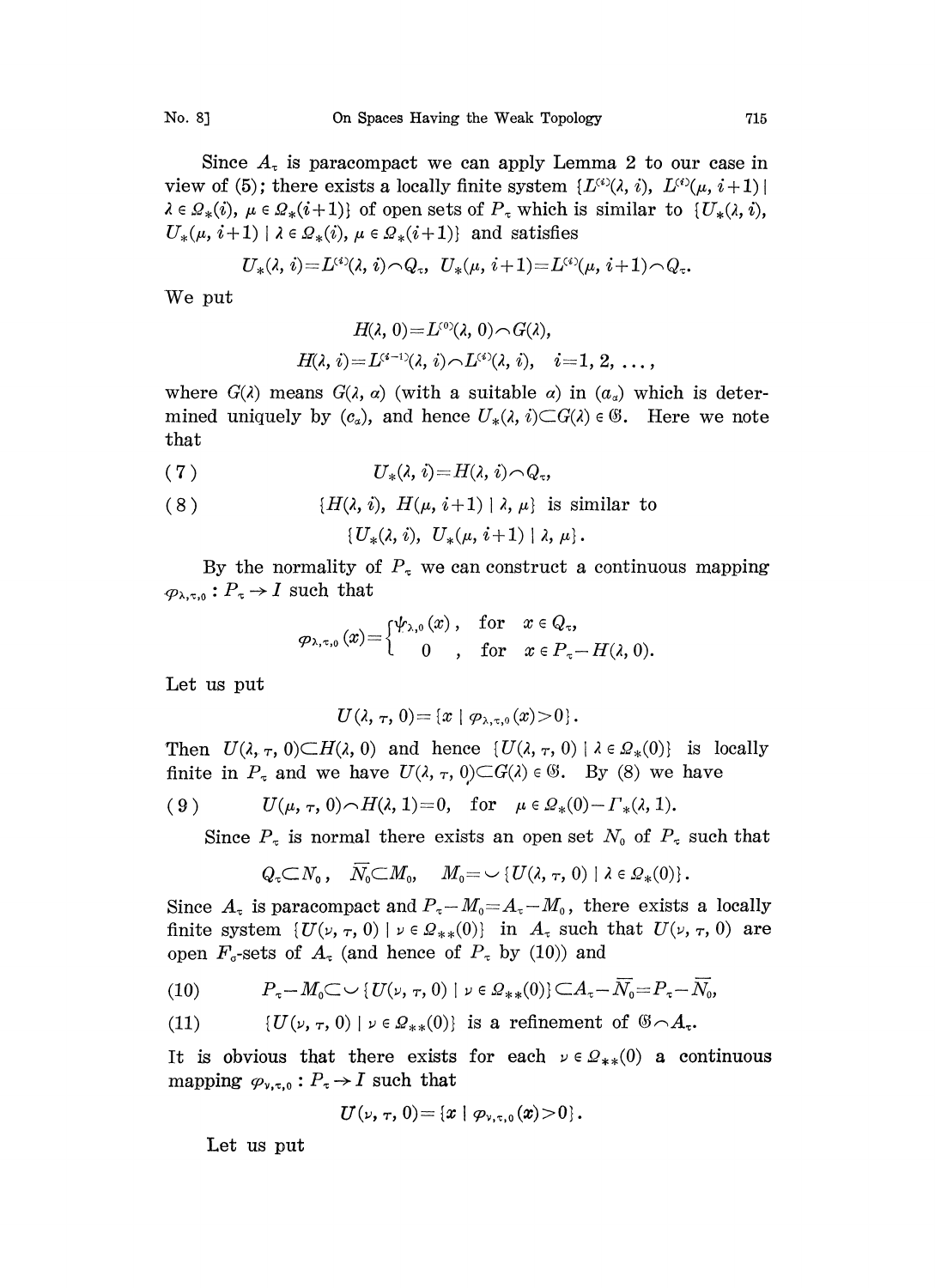716 K. MORITA

$$
[Vol. 30,
$$

$$
\mathfrak{U}\left(\tau,\,0\right)=\{U(\lambda,\,\tau,\,0)\ |\ \lambda\in\mathcal{Q}(\tau,\,0)\},\ \ \mathcal{Q}(\tau,\,0)\!=\!\mathcal{Q}_{*}(0)\!\smile\!\mathcal{Q}_{**}(0).
$$

Then  $\mathfrak{U}(\tau, 0)$  is a locally finite open covering of  $P_{\tau}$  and a refinement of  $\mathcal{B} \cap P_{\tau}$ . We shall next construct locally finite open coverings

$$
\mathfrak{U}\left(\tau,\,i\right)\!=\!\left\{U(\lambda,\,\tau,\,i)\;|\;\lambda\in\mathfrak{Q}(\tau,\,i)\right\},\,\,i\!=\!1,\,2,\,\ldots
$$

of  $P<sub>x</sub>$  satisfying the conditions:

- $(a_i^*)$   $\mathcal{Q}(\tau, i)$  is the sum of two disjoint sets  $\mathcal{Q}_*(i)$  and  $\mathcal{Q}_{**}(i)$ .
- $(b_i^*)$ There exists for each  $\lambda \in \Omega(\tau, i)$  a continuous mapping  $\varphi_{\lambda, \tau, i}$ :  $P_{\tau} \rightarrow I$  such that  $U(\tau)$

$$
U(\lambda, \tau, i) = \{x \mid \varphi_{\lambda, \tau, i}(x) > 0\}.
$$

 $(c_i^*)$ For  $\lambda \in \mathcal{Q}_*(i)$  we have

$$
\varphi_{\scriptscriptstyle \lambda,\,\tau,\,i} \left( x \right) {=} \left\{ \begin{array}{ccc} \psi_{\scriptscriptstyle \lambda,i} (x) \ , & {\rm for} & x \in Q_{\tau} , \\ 0 \ , & {\rm for} & x \in P_{\tau} {-} \, H(\lambda,\, i) {\,\smallfrown\,} N_{i-1} , \end{array} \right.
$$

where  $N_{i-1}$  is an open set of  $P_{\tau}$  such that

$$
Q_{\tau} {\subset} N_{i-1} {\subset} \overline{N}_{i-1} {\subset} {\sim} \{U(\lambda, \tau, i-1) \mid \lambda \in \mathcal{Q}_{*}(i-1)\}.
$$

$$
(d_i^*) \quad A_{\tau} \hspace{-0.5ex} \sim \hspace{-0.5ex} - \cup \{U(\lambda, \, \tau, \, i) \mid \lambda \in \Omega_*(i)\} \hspace{-0.5ex} \subset \hspace{-0.5ex} \sim \hspace{-0.5ex} \{U(\nu, \, \tau, \, i) \mid \nu \in \Omega_{**}(i)\} \hspace{-0.5ex} \subset \hspace{-0.5ex} A_{\tau} \hspace{-0.5ex} - \hspace{-0.5ex} \overline{N_i}
$$

 $F(e_i^*)$   $\Gamma(\lambda, \tau, i) = {\mu \mid U(\lambda, \tau, i) \cap U(\mu, \tau, i-1)} \neq 0, \mu \in \Omega(\tau, i-1)$  is a finite set and  $\Gamma(\lambda, \tau, i) = \Gamma_*(\lambda, i)$  for  $\lambda \in \Omega_*(i)$ .

If we put  $N_{-1}=P_{\tau}$ , then  $\mathfrak{U}(\tau, 0)$  defined above satisfies these conditions except  $(e_i^*)$  with  $i=0$ . Let us assume that  $\mathfrak{U}(\tau, i-1)$ satisfying conditions  $(a_{i-1}^*)$  to  $(e_{i-1}^*)$  is constructed. Then  $\{U(\lambda, \tau, i)\}\$  $\lambda \in \Omega_*(i)$  defined by  $(b^*_i)$ ,  $(c^*_i)$  is locally finite in  $P_\tau$  since  $U(\lambda, \tau, i) \subset$  $H(\lambda, i)$  and  $\{H(\lambda, i) | \lambda\}$  is locally finite in  $P_{\tau}$ . Since  $\mathfrak{U}(\tau, i-1)$  is locally finite and  $A<sub>z</sub>$  is paracompact we can construct a locally finite system  $\{U(\nu, \tau, i) \mid \nu \in \Omega_{**}(i)\}$  which is locally finite in  $A_{\tau}$  and hence in  $P_{\tau}$  and satisfies  $(b_i^*), (d_i^*)$  and  $(e_i^*)$ . The validity of  $(e_i^*)$  for  $\lambda \in \Omega_*(i)$  now follows from  $(d_{i-1}^*)$  and (8) since  $U(\lambda, \tau, i) \subset N_{i-1}$  by  $(c_i^*)$ . Thus the existence of a locally finite open covering  $\mathfrak{U}(\tau, i)$  of  $P_{\tau}$ satisfying the conditions  $(a_i^*)$  to  $(e_i^*)$  is verified.

Therefore by induction we see the existence of  $\mathfrak{U}(\tau, i)$  satisfying conditions  $(a_i^*)$  to  $(e_i^*)$  for  $i=1, 2, \ldots$ .

Then the coverings  $\mathfrak{U}(\tau, i)$ ,  $i=0, 1, 2, \ldots$  clearly satisfy the conditions  $(a_{\tau})$  to  $(g_{\tau})$ .

Thus by transfinite induction we can find locally finite open coverings  $\mathfrak{U}(a, i), i=0, 1, 2, \ldots$  satisfying the conditions  $(a_a)$  to  $(g_a)$ for any  $\alpha < \eta$ .

Let us put finally

$$
\mathfrak{B}(i)\!=\!\{\,V(\lambda,\,i)\mid\lambda\in\mathcal{Q}(i)\}\,,
$$

where